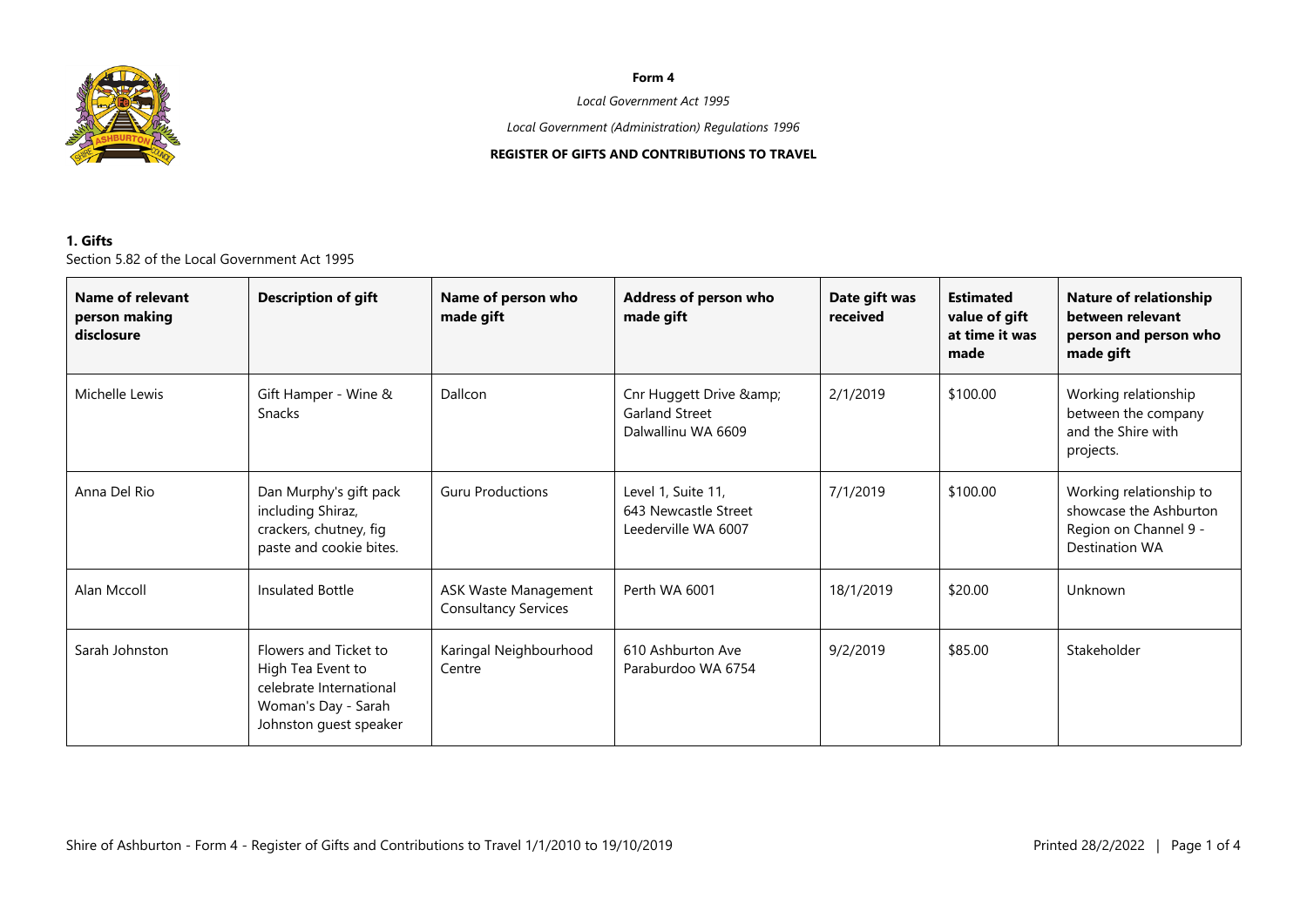| Sarah Johnston          | The 'gift' formed part of<br>a tour of the Marandoo<br>Mine and associated<br>camp         | Rio Tinto                                                   | 152/158 St George Terrace<br>Perth WA 6000       | 11/2/2019 | \$50.00  | My partner is a Rio Tinto<br>employee, I live in a Rio<br>Tinto house at a<br>subsidised rate and have<br>Rio Tinto shares. |
|-------------------------|--------------------------------------------------------------------------------------------|-------------------------------------------------------------|--------------------------------------------------|-----------|----------|-----------------------------------------------------------------------------------------------------------------------------|
| <b>Brian Cameron</b>    | The 'gift' formed part of<br>a tour of the Marandoo<br>Mine and associated<br>camp         | Rio Tinto                                                   | 152/158 St George Terrace<br>Perth WA 6000       | 11/2/2019 | \$50.00  | Key Stakeholder /<br>Partnership                                                                                            |
| John Bingham            | Visit to Minesite and<br>Camp on 12/2/2019<br>including travel/food.                       | Rio Tinto                                                   | 152/158 St George Terrace<br>Perth WA 6000       | 11/2/2019 | \$50.00  | Key Stakeholder /<br>Partnership                                                                                            |
| Robert Paull            | The 'gift' formed part of<br>a tour of the Marandoo<br>Mine and associated<br>camp         | <b>Rio Tinto</b>                                            | 152/158 St George Terrace<br>Perth WA 6000       | 11/2/2019 | \$50.00  | Key Stakeholder /<br>Partnership                                                                                            |
| Robert & Lorraine Stone | Tickets to attend the<br>2019 Perth Caravan &<br>Camping Show                              | Caravan Industry<br><b>Association Western</b><br>Australia | Unit 15, 64-66 Kent Street<br>Cannington WA 6107 | 28/2/2019 | \$40.00  | OVCP is a member of the<br><b>CIA</b>                                                                                       |
| Chantelle Bryce         | Photo in Frame - Door<br>prize received at event<br>(Game of Chance,<br>section 5 CEO 119) | <b>Horizon Power</b>                                        | Unit 1/20<br>Second Avenue Onslow WA<br>6710     | 20/3/2019 | \$150.00 | Service Provider                                                                                                            |
| Rob Paull               | 2x Tickets to Welcome to<br>Country 16/4/19                                                | Karijini Experience                                         | Central Road<br>TOM PRICE WA 6751                | 4/4/2019  | \$0.00   | Shire provided a<br>sponsorship for the<br>Karijini Experience                                                              |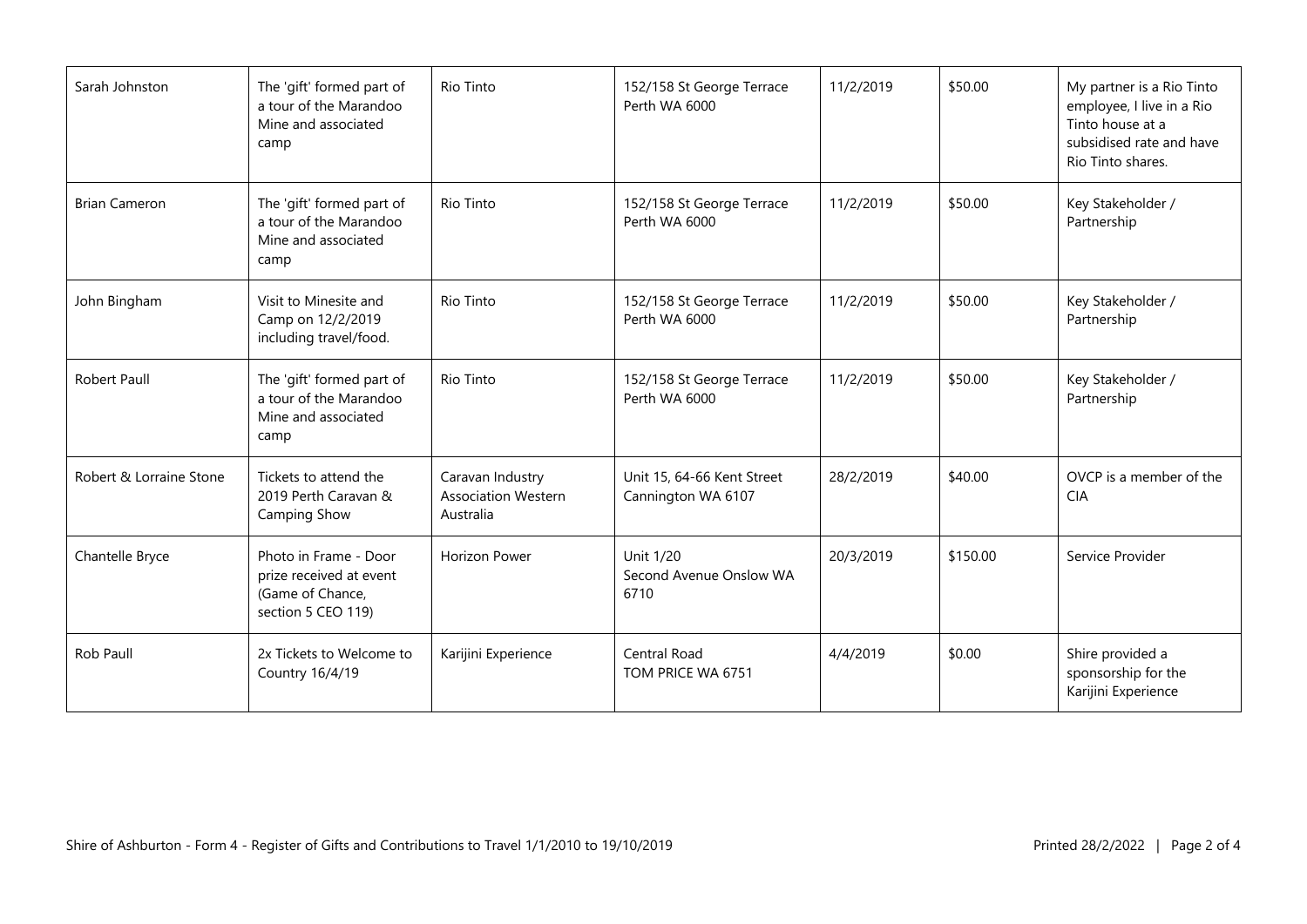| Cr Linton Rumble   | Ticket to Welcome to<br>Country 16/4/19, Ticket<br>to the Opera in the<br>Gorge 19/4/19, Culinary<br>Experience 19/4/19 and<br>Yurlu Lounge 21/4/19 | Karijini Experience                                | Central Road<br>TOM PRICE WA 6751                                     | 4/4/2019<br>\$441.80 |          | Shire provided a<br>sponsorship for the<br>Karijini Experience            |
|--------------------|-----------------------------------------------------------------------------------------------------------------------------------------------------|----------------------------------------------------|-----------------------------------------------------------------------|----------------------|----------|---------------------------------------------------------------------------|
| Cr Lorraine Thomas | Ticket to Welcome to<br>Country 16/4/19,<br><b>Culinary Experience</b><br>19/4/19 and Yurlu<br>Lounge 21/4/19                                       | Karijini Experience                                | Central Road TOM PRICE WA<br>6751                                     | 4/4/2019             | \$318.40 | Shire provided a<br>sponsorship for the<br>Karijini Experience            |
| Michael Costarella | 2x Tickets to Yarlu<br>Lounge                                                                                                                       | Karijini Experience                                | Central Road<br>TOM PRICE WA 6751                                     | 21/4/2019            | \$104.40 | Shire provided a<br>sponsorship                                           |
| Gavin Compton      | Ticket to the Opera in<br>the Gorge 19/4/19,<br><b>Culinary Experience</b><br>19/4/19                                                               | Karijini Experience                                | Central Road<br>TOM PRICE WA 6751                                     | 21/4/2019            | \$318.20 | Shire provided a<br>sponsorship                                           |
| Anna Del Rio       | Invitation to Sundowner<br>Event                                                                                                                    | Gumala Enterprises                                 | Lot 15A (off Mine Road)<br>Light Industrial Area<br>Tom Price WA 6751 | 9/5/2019             | \$30.00  | Stakeholder                                                               |
| Carla Loney        | 2x Tickets to the<br>Nameless Ball for<br>03/8/19                                                                                                   | Nameless Jarndunmunha<br><b>Festival Committee</b> | PO Bo 249<br>TOM PRICE WA 6751                                        | 12/7/2019            | \$240.00 | Shire of Ashburton is a<br>sponsor                                        |
| Olivia Halliday    | 2x Tickets to the<br>Nameless Ball for<br>03/8/19                                                                                                   | Nameless Jarndunmunha<br><b>Festival Committee</b> | PO Bo 249<br>TOM PRICE WA 6751                                        | 12/7/2019            | \$240.00 | Shire of Ashburton is a<br>sponsor                                        |
| Alana Hellbusch    | <b>NRL Shirt</b>                                                                                                                                    | Tony Crowe                                         | <b>HBF Park</b><br>310 Pier Street PERTH                              | 29/7/2019            | \$60.00  | <b>State Sporting Body</b><br>engagement with Club<br>Development Officer |